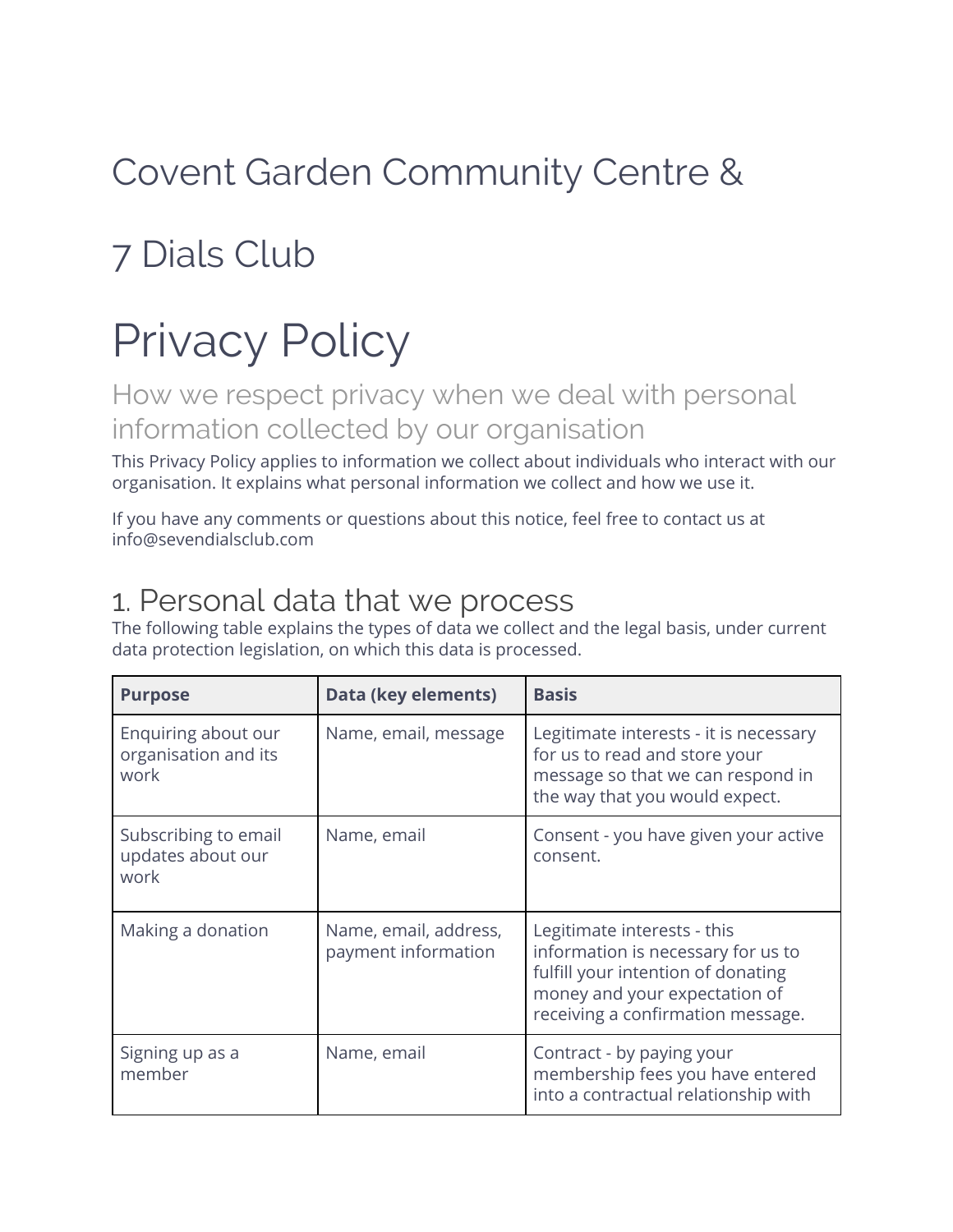|                       |                                                  | us as set out in our membership<br>terms and conditions.                                                                                                                                                                                                                        |
|-----------------------|--------------------------------------------------|---------------------------------------------------------------------------------------------------------------------------------------------------------------------------------------------------------------------------------------------------------------------------------|
| Website functionality | Website activity<br>collected through<br>cookies | Legitimate interests<br>- it is necessary for us to store a small<br>amount of information, usually<br>through cookies, to deliver<br>functionality that you would expect,<br>such as remembering the contents of<br>your order before you have fully<br>completed the process. |

#### 2. How we use your data

We will only use your data in a manner that is appropriate considering the basis on which that data was collected, as set out in the table at the top of this policy.

For example, we may use your personal information to:

- reply to enquiries you send to us;
- handle donations or other transactions that you initiate;
- where you have specifically agreed to this, send you marketing communications by email relating to our work which we think may be of interest to you.

#### 3. When we share your data

We will only pass your data to third parties in the following circumstances:

- you have provided your explicit consent for us to pass data to a named third party;
- we are using a third party purely for the purposes of processing data on our behalf and we have in place a data processing agreement with that third party that fulfils our legal obligations in relation to the use of third party data processors; or
- we are required by law to share your data.

In addition, we will only pass data to third parties outside of the EU where appropriate safeguards are in place as defined by Article 46 of the General Data Protection Regulation.

#### 4. How long we keep your data

We take the principles of data minimisation and removal seriously and have internal policies in place to ensure that we only ever ask for the minimum amount of data for the associated purpose and delete that data promptly once it is no longer required.

Where data is collected on the basis of consent, we will seek renewal of consent at least every three years.